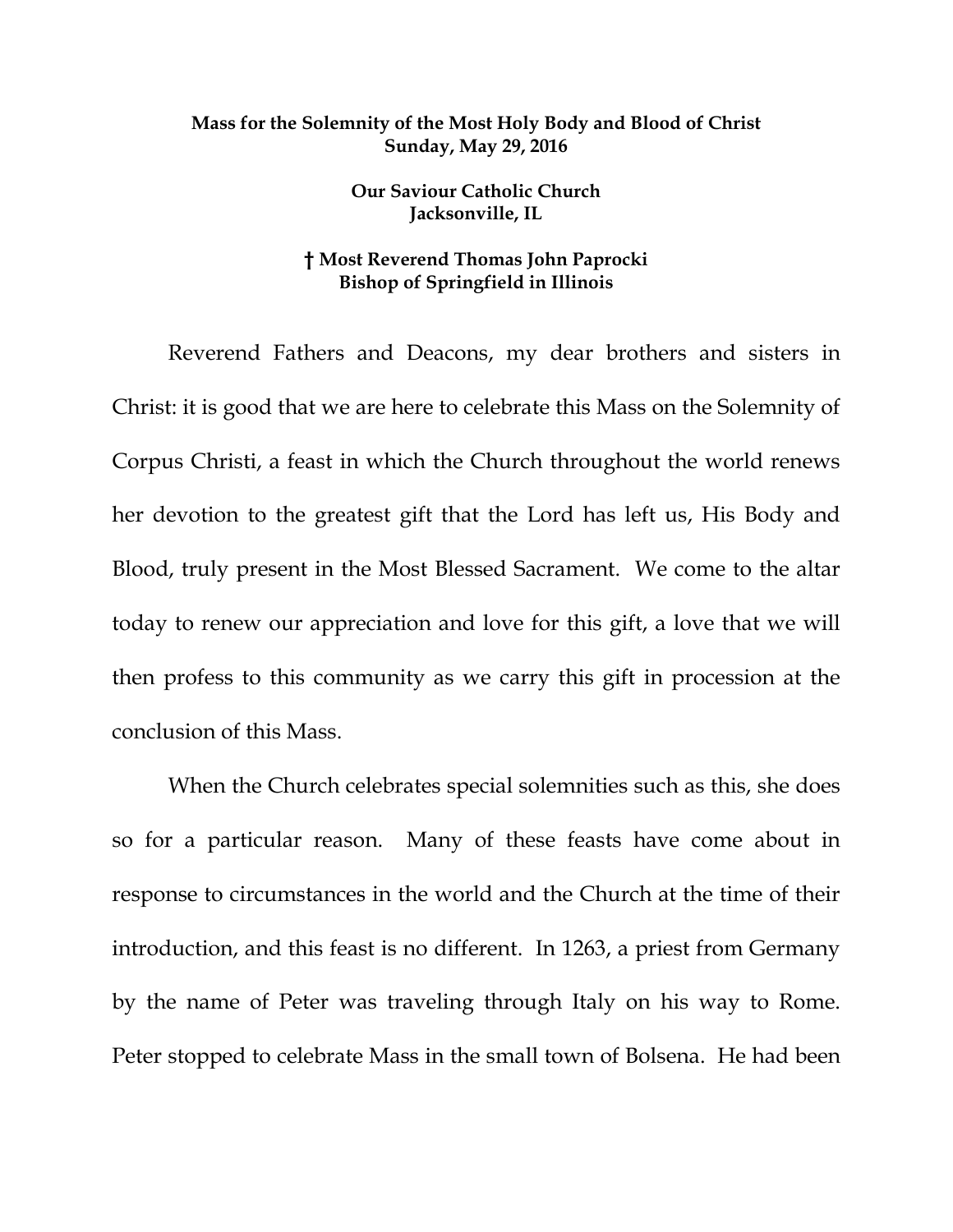struggling with his faith; in particular, he had been questioning the Church's teaching that Christ is truly present, Body, Blood, Soul and Divinity, in the Eucharist. As he said the words of consecration at the Mass, the host began to bleed, dripping onto his fingers and onto the corporal that lay on the altar.

Alarmed at this, Peter stopped the Mass and he asked to be brought to the nearby town of Orvieto where the pope at the time, Pope Urban IV, was staying. After an investigation, it was determined that the miracle was indeed true, and the pope ordered that the relics be brought to the Cathedral there in Orvieto. To this day, the blood-stained corporal is enshrined there and can be worshipped by the faithful who visit the church.

"It is said that Pope Urban IV was prompted by this miracle to commission St. Thomas Aquinas to compose the Proper for a Mass and an Office honoring the Holy Eucharist as the Body of Christ. One year after the miracle, in August of 1264, Pope Urban IV introduced the saint's composition, *O Salutaris Hostia*, which we still sing today during exposition of the Blessed Sacrament, and by means of a papal bull instituted the feast of Corpus Christi.["1](#page-11-0)

2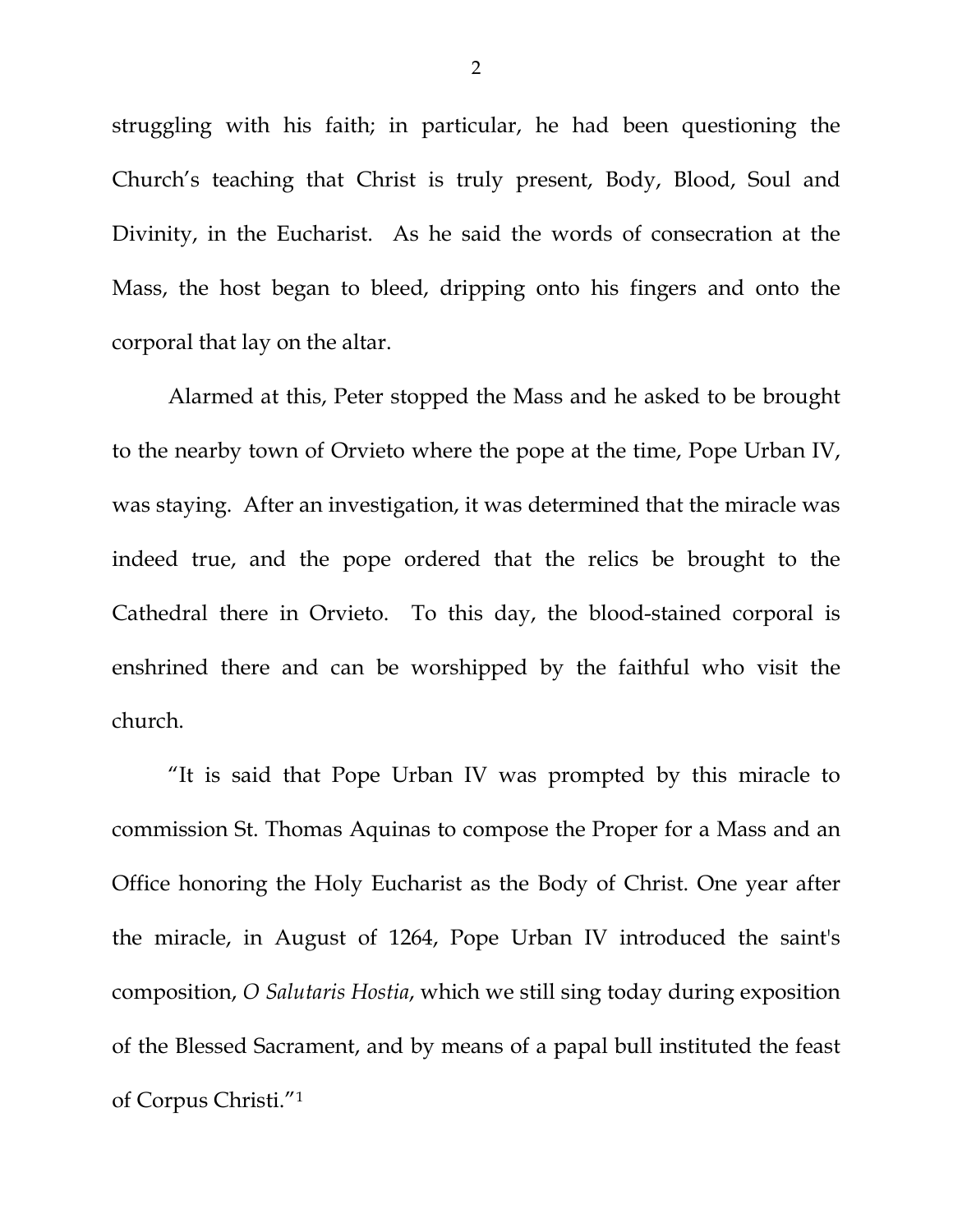Just over a month ago, another possible Eucharistic miracle was reported in Poland. It happened after a consecrated host had been dropped on the ground during the distribution of Holy Communion at a Mass on Christmas Day. The host was placed in a container of water in the sacristy, as is the practice when this happens. Shortly thereafter, it was noticed that red stains were present on the host. The bishop of the diocese then commissioned an investigation that involved scientific testing of the host.

"The final medical statement by the Department of Forensic Medicine found: 'In the histopathological image, the fragments were found containing the fragmented parts of the cross striated muscle. It is most similar to the heart muscle.' Tests also determined the tissue to be of human origin, and found that it bore signs of distress."<sup>[2](#page-11-1)</sup> The bishop declared that the case bore the hallmarks of a Eucharistic miracle and it was sent to the Holy See for further investigation.

These are two of the many Eucharistic miracles that have been witnessed throughout the history of the Church. These miracles do not happen for our entertainment. Rather, they, along with all miracles, take place to strengthen our faith and show the remarkable power of God and

3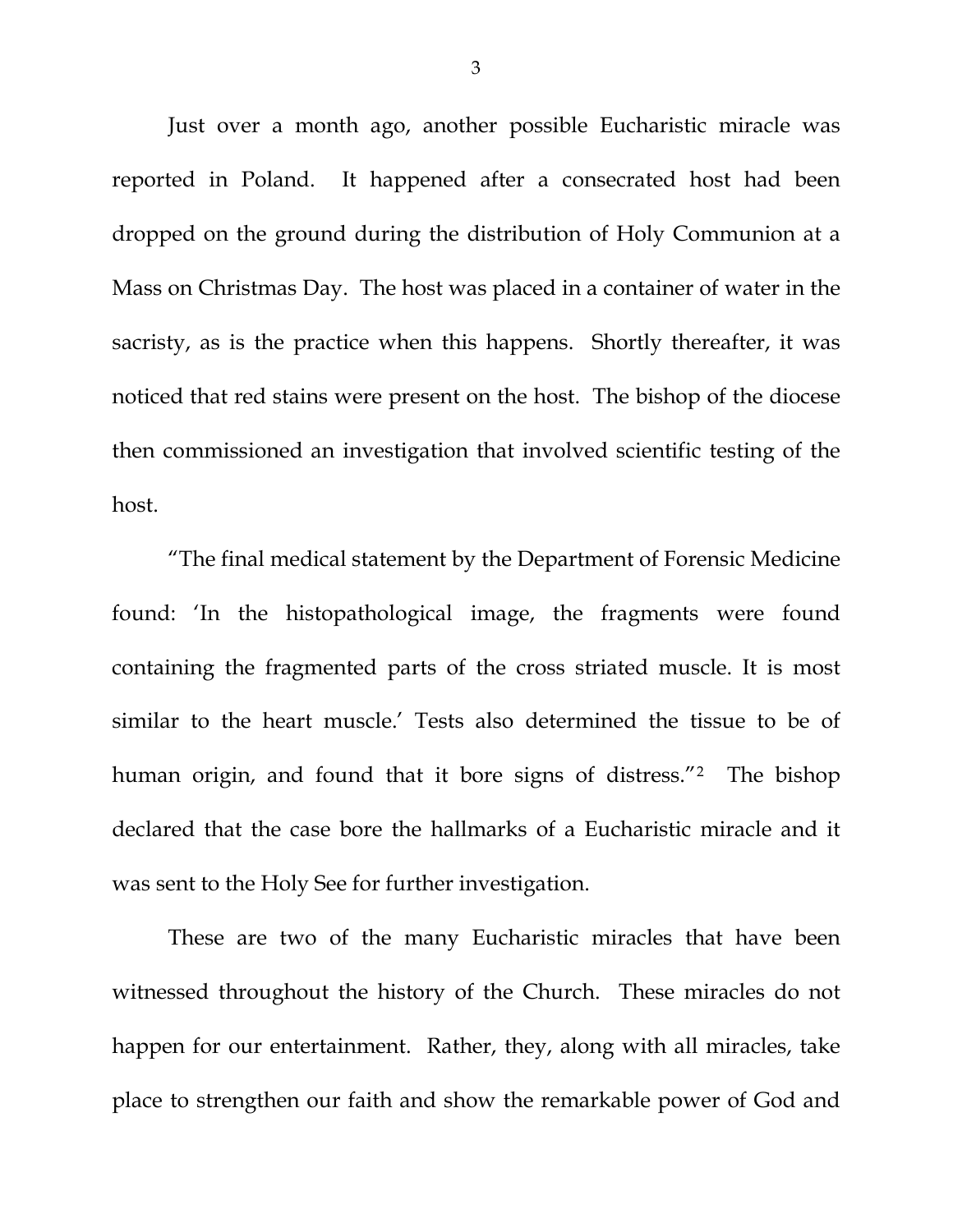His love for His people. It seems fitting that the Lord should work so many miracles around the Eucharist, as it is His greatest gift to us and one into which we are always encouraged to delve more deeply with our devotion.

The readings for today's Mass paint the picture of how the Eucharist has come to be an integral part of our Catholic faith. In the very first book of the Bible, we hear how God is preparing for this great gift. The figure of Melchizedek, King of Salem, mysteriously enters the scene and appears to Abraham. This episode, seemingly small, is extremely important. The *Catechism of the Catholic Church* explains the connection in this way:

The Christian tradition considers Melchizedek, "priest of God Most High," as a prefiguration of the priesthood of Christ, the unique "high priest after the order of Melchizedek" (Heb 5:10; cf. 6:20; Gen 14:18) "holy, blameless, unstained," (Heb 7:26) "by a single offering he has perfected for all time those who are sanctified," (Heb 10:14) that is, by the unique sacrifice of the cross.[3](#page-11-2)

The scene also mentions that Melchizedek offered bread and wine. Bread and wine were traditionally used in Old Testament sacrifices. These two elements were mentioned later in the Book of Exodus in connection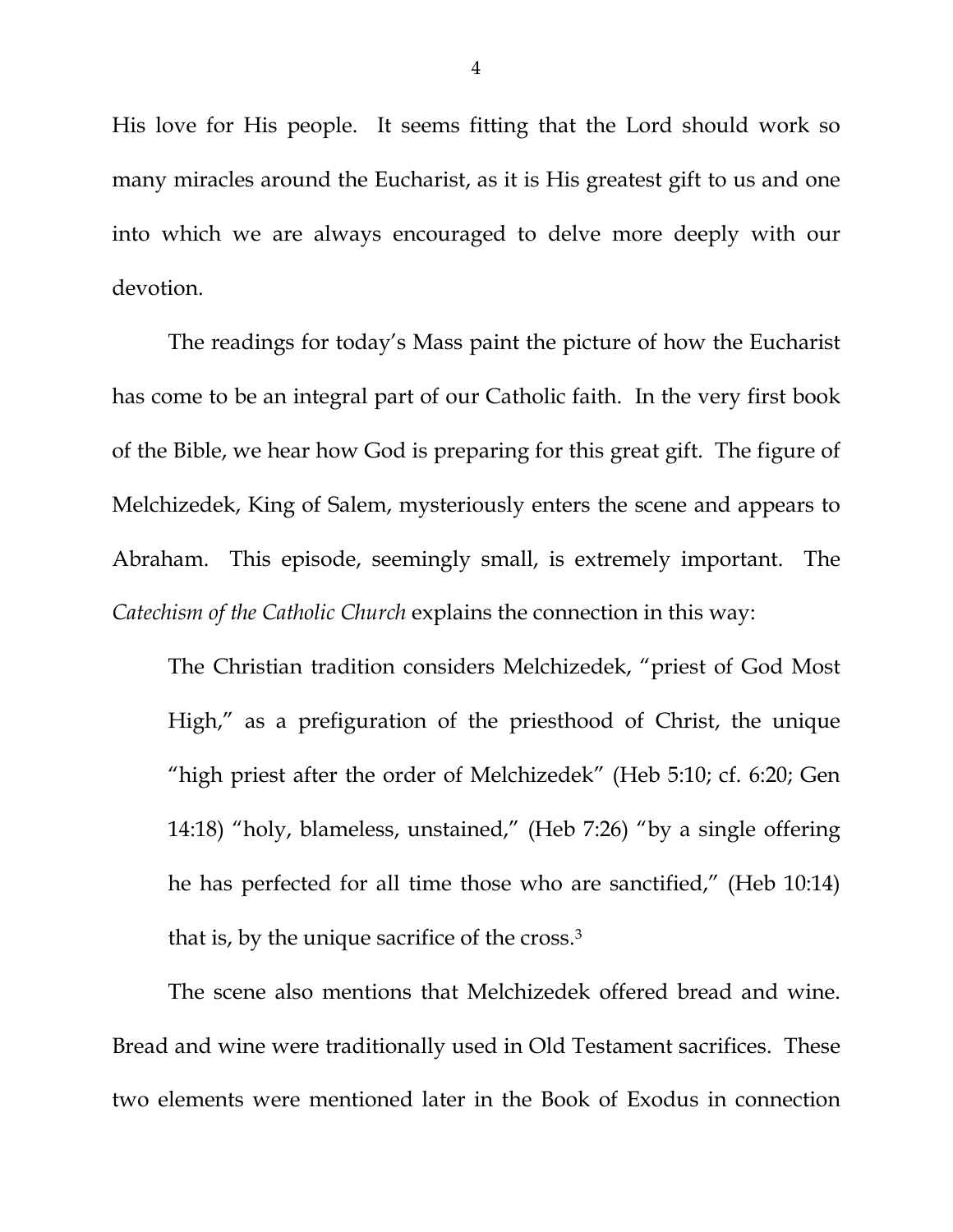with the Passover which was at the heart of the identity of the Jewish people. Jesus takes these elements of bread and wine and gives them a new and definitive meaning by uniting them to the New Passover event of His death on the Cross to free us from the slavery of sin and to lead us to the new Promised Land of Heaven[.4](#page-11-3)

The Gospel passage that we just heard provides us with another element of our belief in the Eucharist. "The miracles of the multiplication of the loaves, when the Lord says the blessing, breaks and distributes the loaves through his disciples to feed the multitude, prefigure the superabundance of this unique bread of his Eucharist."[5](#page-11-4) This is a sign that the Eucharist will continue to provide spiritual nourishment for every member of the Church until the Lord returns in glory at the end of time.

Because the Eucharist is something that we encounter every week, and for some, every day, it is possible to become a little complacent. This is, of course, not due to anything that is lacking in the gift, for "in the blessed Eucharist is contained the whole spiritual good of the Church, namely Christ himself."[6](#page-11-5) In other words, if our experience of Mass and being in the presence of the Eucharist does not stir our hearts to love for Him and His Church, where we need to look for a remedy is in the mirror.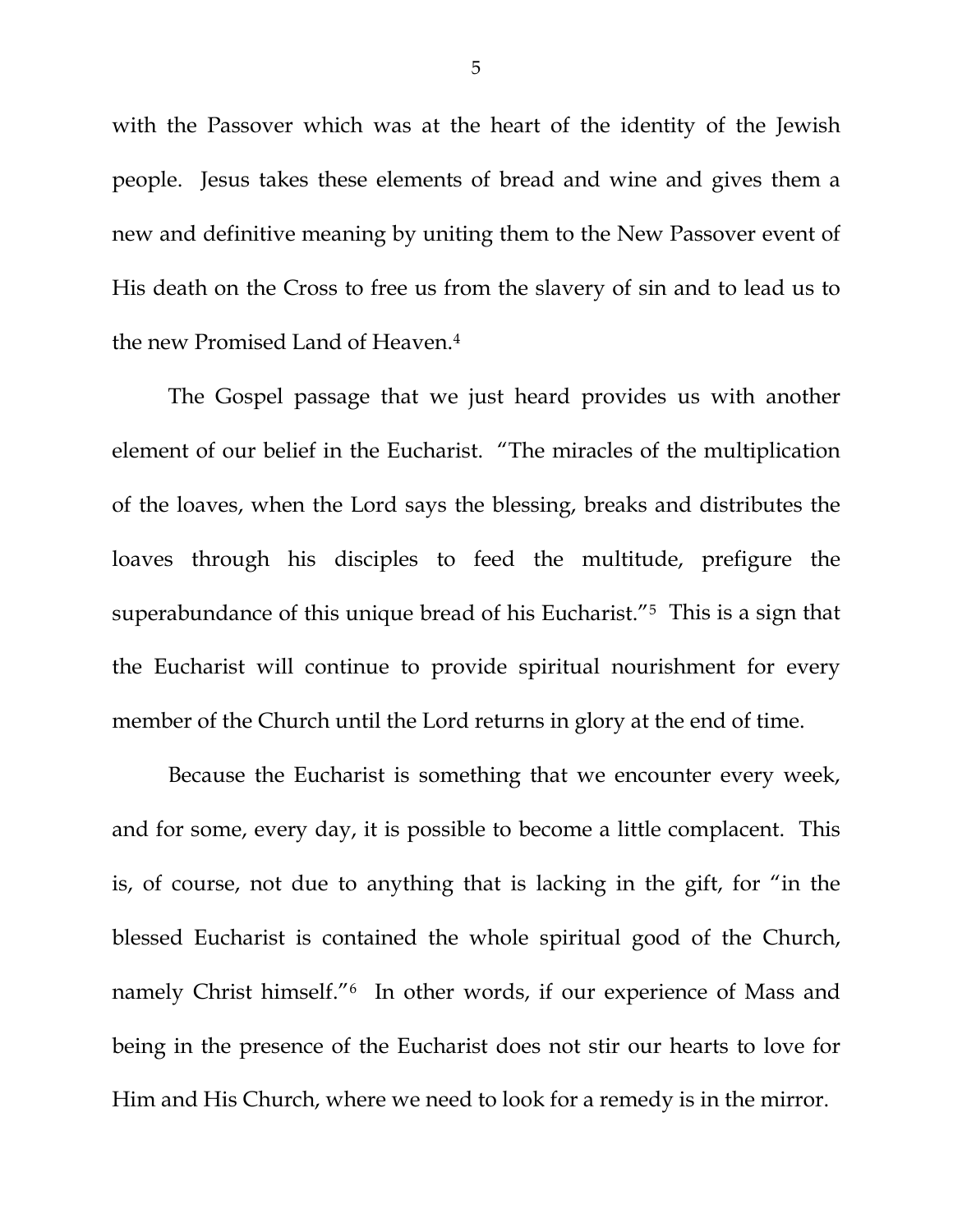Because of the importance of this gift to our spiritual life, it is worth our doing a sort of examination of conscience with regard to how we approach the Eucharist. The Feast of Corpus Christi is a perfect time to make this examination as we focus with great intensity on the Eucharist in the Mass and the procession that follows. While several points can be considered, I would like briefly to mention three.

The first point of examination is our commitment to making the Eucharist what the Church calls the "source and summit" of our lives. Can we say that is true for us? Have we placed our going to Mass each Sunday and Holy Day of Obligation as our highest priority?

As many of you know, when I come to a parish to administer the Sacrament of Confirmation, I ask the students to fill out questionnaires so that I can get to know a little more about them. One of the questions that I ask is how they plan to live out their Confirmation commitment. Every so often, I will get an answer which says that the candidate plans to go to Mass *almost* every Sunday. Or they say that they will *try* to make it to Mass on Sunday.

I always take the opportunity to stop and make a comment on those answers. I remind them that the obligation to go to Mass on Sunday is not

6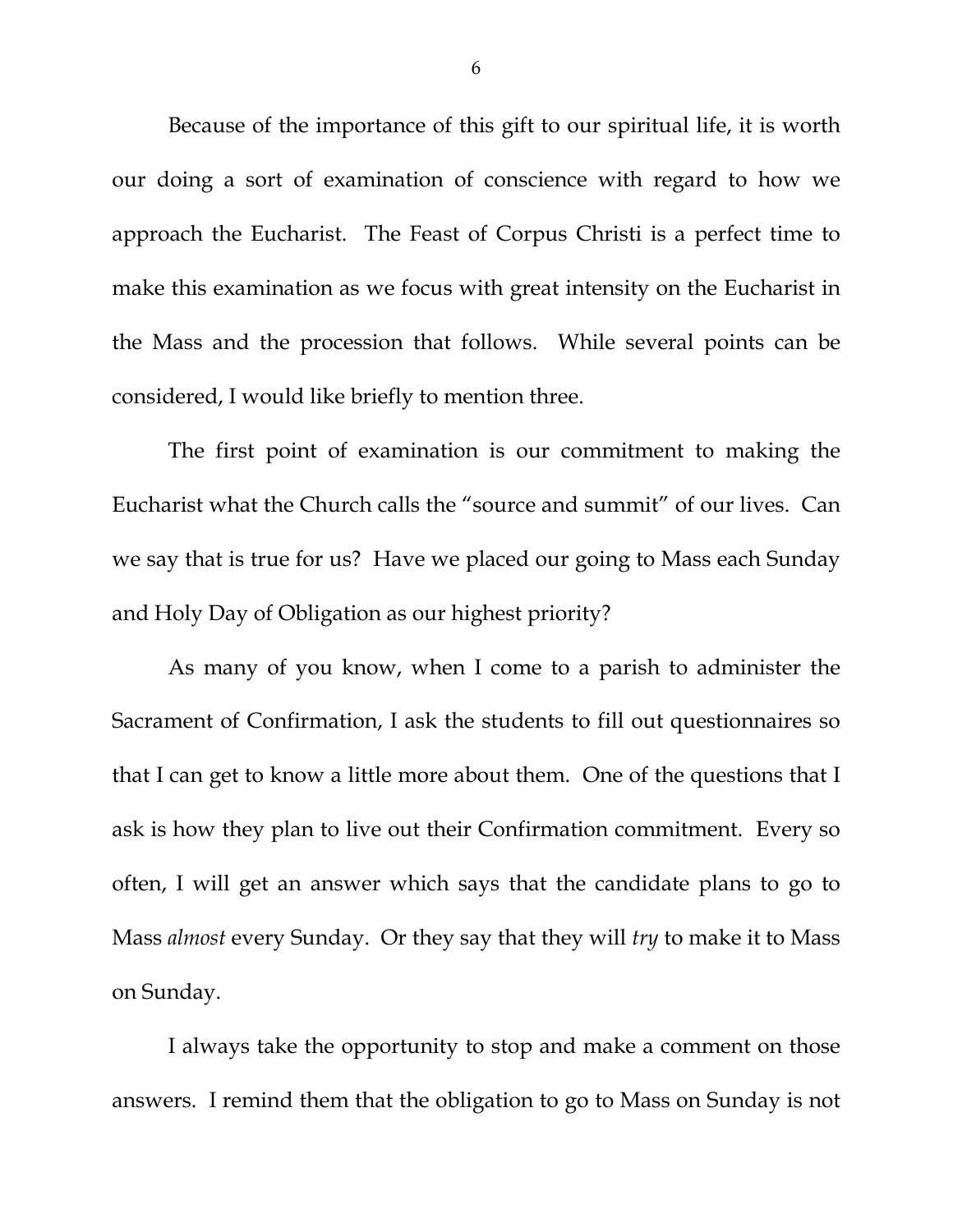one that I have invented. Rather, God makes this expectation clear when He commands us to "keep holy the Sabbath."[7](#page-11-6) I also refer to a scene from one of the *Star Wars* movies where the Jedi Master Yoda is teaching Luke Skywalker how to make us of the force. Luke's X-wing fighter ship is buried in the swamp and Yoda encourages Luke to use the force to raise it out of the water. Luke tells Yoda that he will give it a try, to which Yoda responds: "No! Try not! Do, or do not. There is no try." We cannot be content just to *try* to get to Mass, we need to order the priorities of our life in such a way that nothing gets in the way of our getting to Mass, with the exception of extreme illness, physical inability, or absolute unavailability of Mass.

The way to be motivated to do this is not to look at this from a negative perspective, such as worrying about a punishment for not getting to Mass. If we truly appreciate Who it is that we receive in the Eucharist and the great spiritual benefits that gift bestows on us, we will not want to miss out on this wonderful blessing for anything.

The second point for examination is our participation when we *do* come to Mass. There's an old saying that goes something like this: "You only get out of something what you put into it." Take, for example,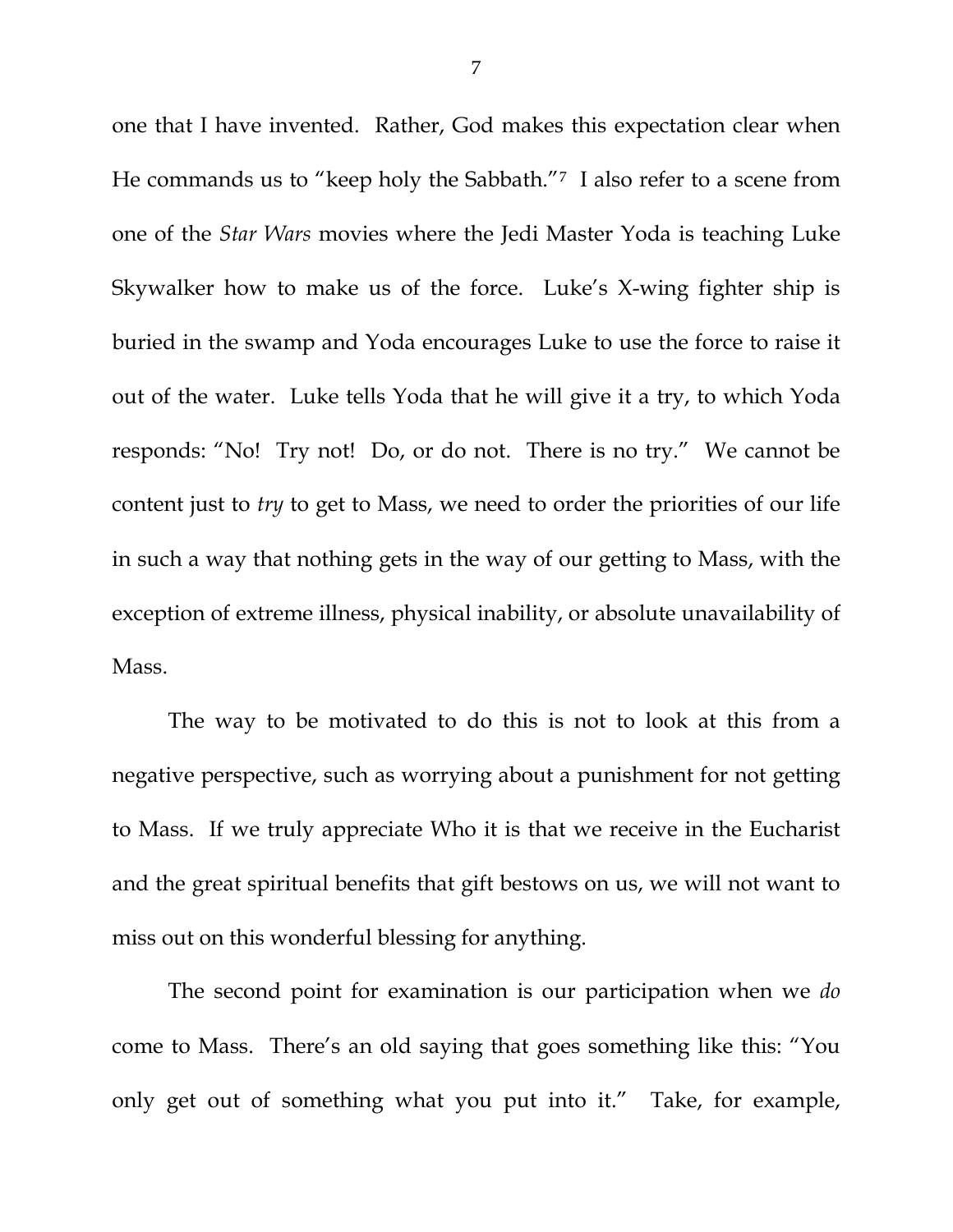exercise. If we don't put much effort into getting and staying in shape, then we won't derive much benefit from our exercise. The same is somewhat true with our participation in the Mass. I say that is 'somewhat true' because it is a truth of our Catholic faith that Jesus truly becomes present at every Mass, regardless of how much we put into our participation. Likewise, even if we are not putting forth much effort, as long as we are in the state of grace, we receive that gift of God's Body and Blood into our soul when we receive Holy Communion. What can be affected by our participation or lack thereof is our openness to receiving the benefits of the Eucharist and having them make a lasting impact on our lives.

In a society in which we depend so much on being consumers of entertainment, we can easily bring that attitude to Mass. We can tend to sit back and wait for something inspiring or moving to touch us, but until that happens, we just sit back as passive observers. We need to resist those temptations and throw ourselves into the mystery being celebrated. While we want to have beautiful liturgies and inspiring homilies, we can't rely just on that to carry us through. We need to make a commitment to a fully conscious and active participation in the Mass.[8](#page-11-7)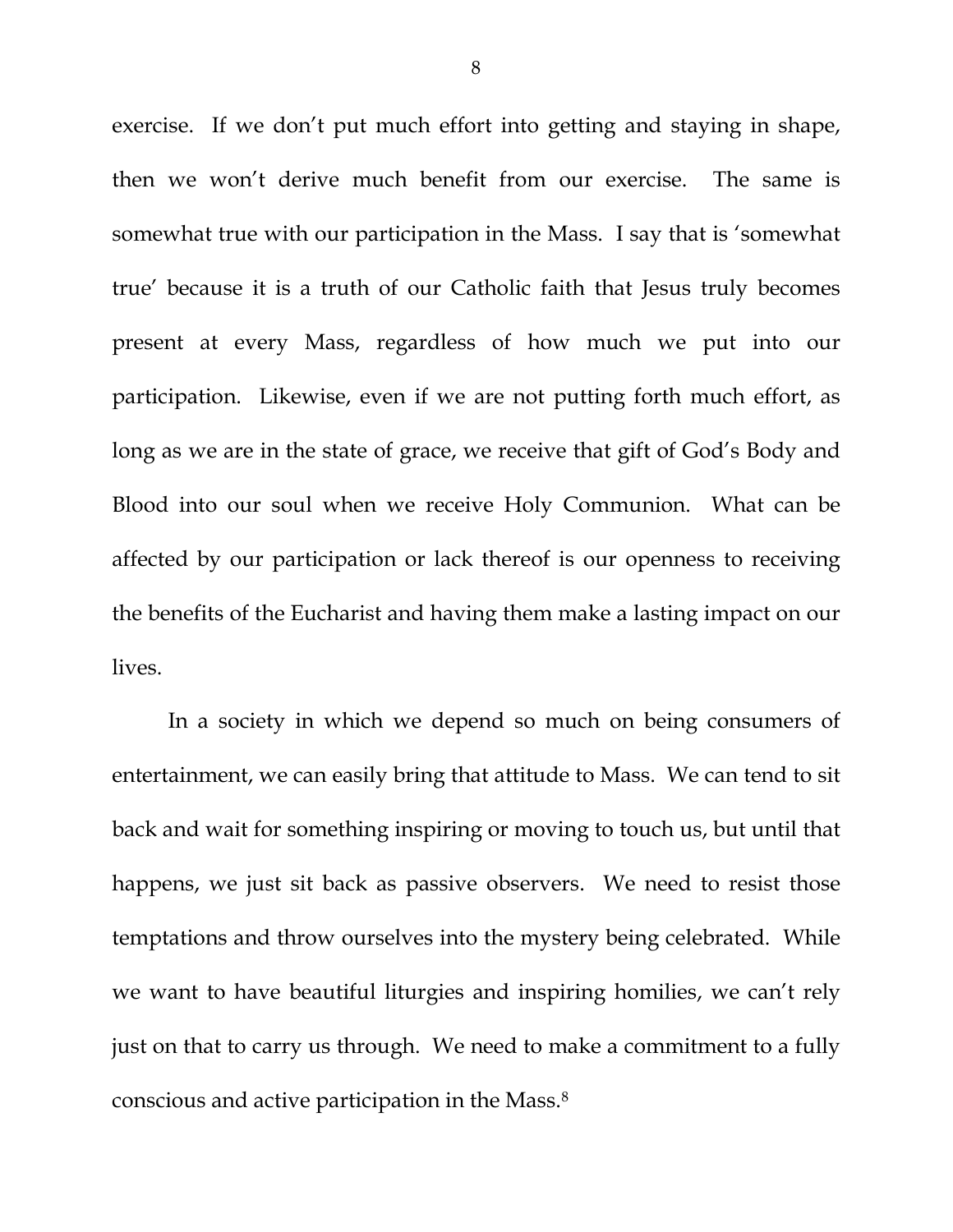If we focus on quieting our hearts from distractions before Mass begins, listening attentively to the readings and the homily, and responding with purpose and conviction to the prayers, responses, and music at Mass, our experience of Mass and our reception of the Eucharist can be quite powerful. Again, our motivation is a positive one in that we want to prepare ourselves to be as open as possible to the gifts and graces that we will receive in this gift, and actively participating is one of the most helpful ways of achieving this.

The third point of examination is our bodily posture with regards to the Eucharist. I mentioned this point in my first Pastoral Letter, *Ars celebrandi et adorandi*, released two years ago on the Feast of Corpus Christi. I spoke about the physical gesture of genuflection and how it is a sign of profound reverence and humility before the Lord who is truly present before us in the tabernacle.

To genuflect means, literally, "to bend the knee." In the ancient world the knee symbolized the strength of a man. If a man is struck in the knee, he stumbles and falls; his strength is taken from him. When we genuflect before the Lord, our strength is not taken from us; rather, we willingly bend our strength to the Lord and place ourselves humbly in his service.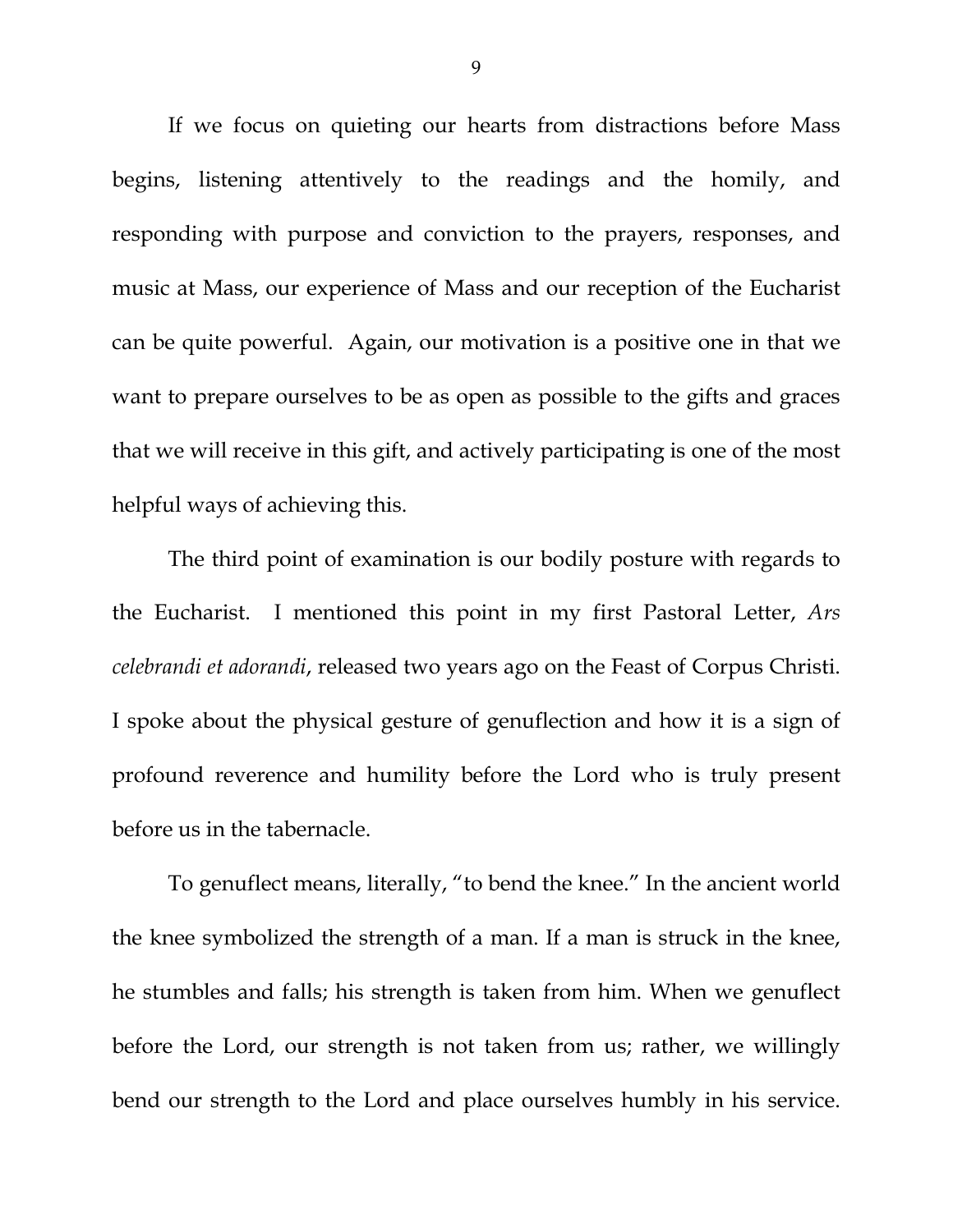When we bend our knee to the Lord of heaven and earth we should hear the words of the Psalmist ever in our hearts, "Lord, I am your servant," remembering that before the Lord every knee must bend (Psalm 116:16; cf. Philippians 2:10).[9](#page-11-8)

As with the other two points, our motivation to renew our attentiveness to this practice is positive in that it flows from a deep awareness that Christ is truly present in the flesh, and in our flesh, that is our body, we want to offer a sign of our love and adoration to Him through a genuflection, or with a profound bow, but only when we are physically unable to genuflect.

In this regard, I recently heard of a story about Pope St. John Paul II that I would like to share:

In 2004 St John Paul II led his last Corpus Christi procession. He could no longer walk. Archbishop Marini and Monsignor Konrad Krajewski helped place the Pope on a platform of a specially prepared car. In front of him was the monstrance with the Blessed Sacrament. Monsignor Krajewski explains: "We went down the *Via Merulana* towards the Basilica of Saint Mary Major. At some point, the Pope gave a sign to me to come closer. He said in Polish: 'I want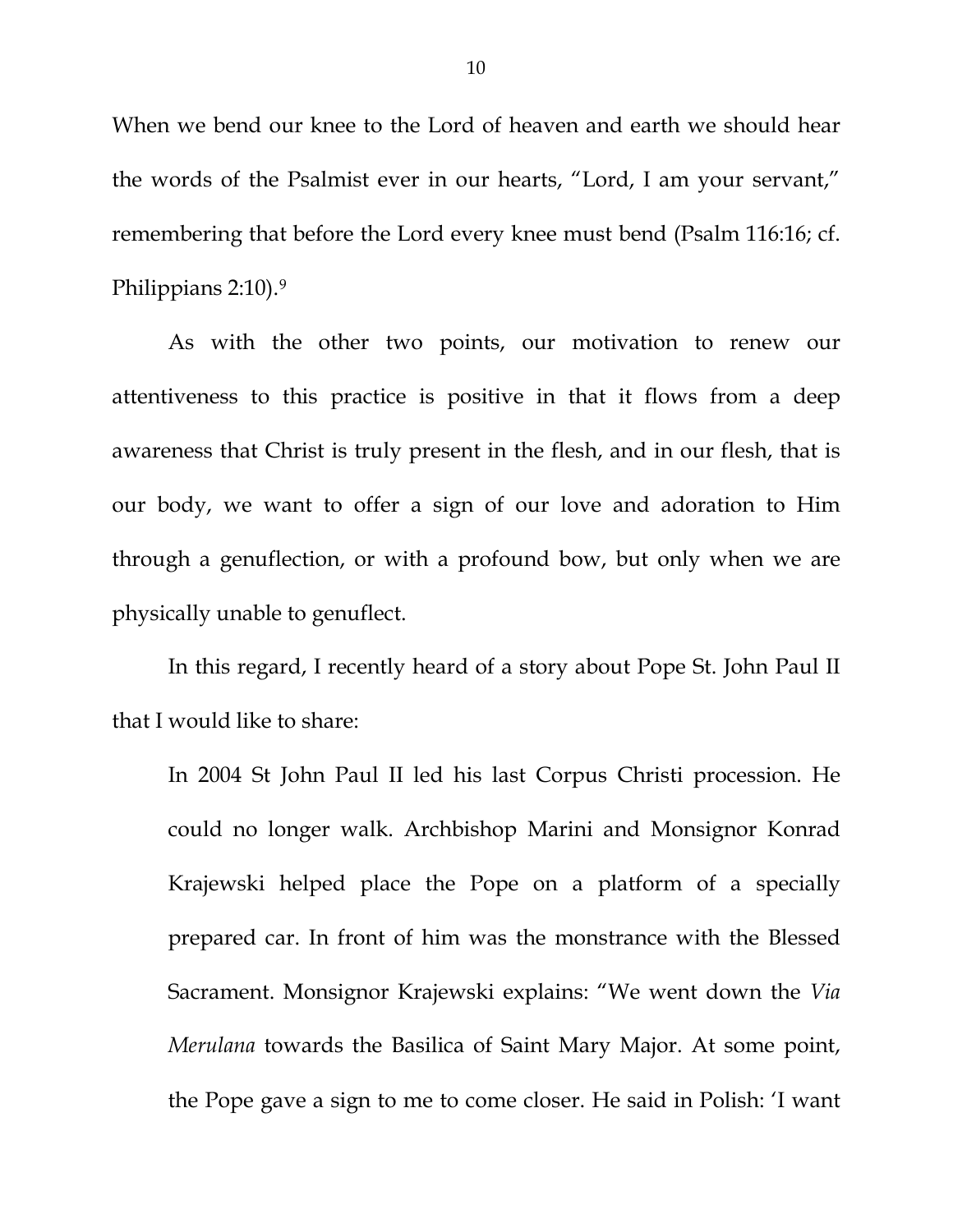to kneel down.' I was so surprised by this request that I didn't know what to say. I realized that it was physically impossible. With great delicacy, and a trembling voice, I explained that the car shook and that it would be very difficult to kneel. In response, I heard a disapproving sound well-known to me: 'Mmm'. A little further, the Pope repeated again: 'I want to kneel down.' I said shyly that it was better to wait a little longer, as we were getting closer to the basilica. And again I heard the familiar: 'Mmm'. When we passed the church of the Redemptorists, he said firmly and loudly: 'Here is Christ, Please!"<sup>[10](#page-11-9)</sup>

This holy saint truly believed that Christ is present in the Eucharist, and we can ask for his special intercession that we might examine how we approach this great gift in our lives. May our hearts be enflamed with the great love that Jesus gives us in the Eucharist, and may our lives reflect our desire to be drawn deeper into that mystery each time we come to Mass though our total giving of ourselves to Him who has given all of Himself to us in this most blessed of all gifts.

May God give us this grace. Amen.